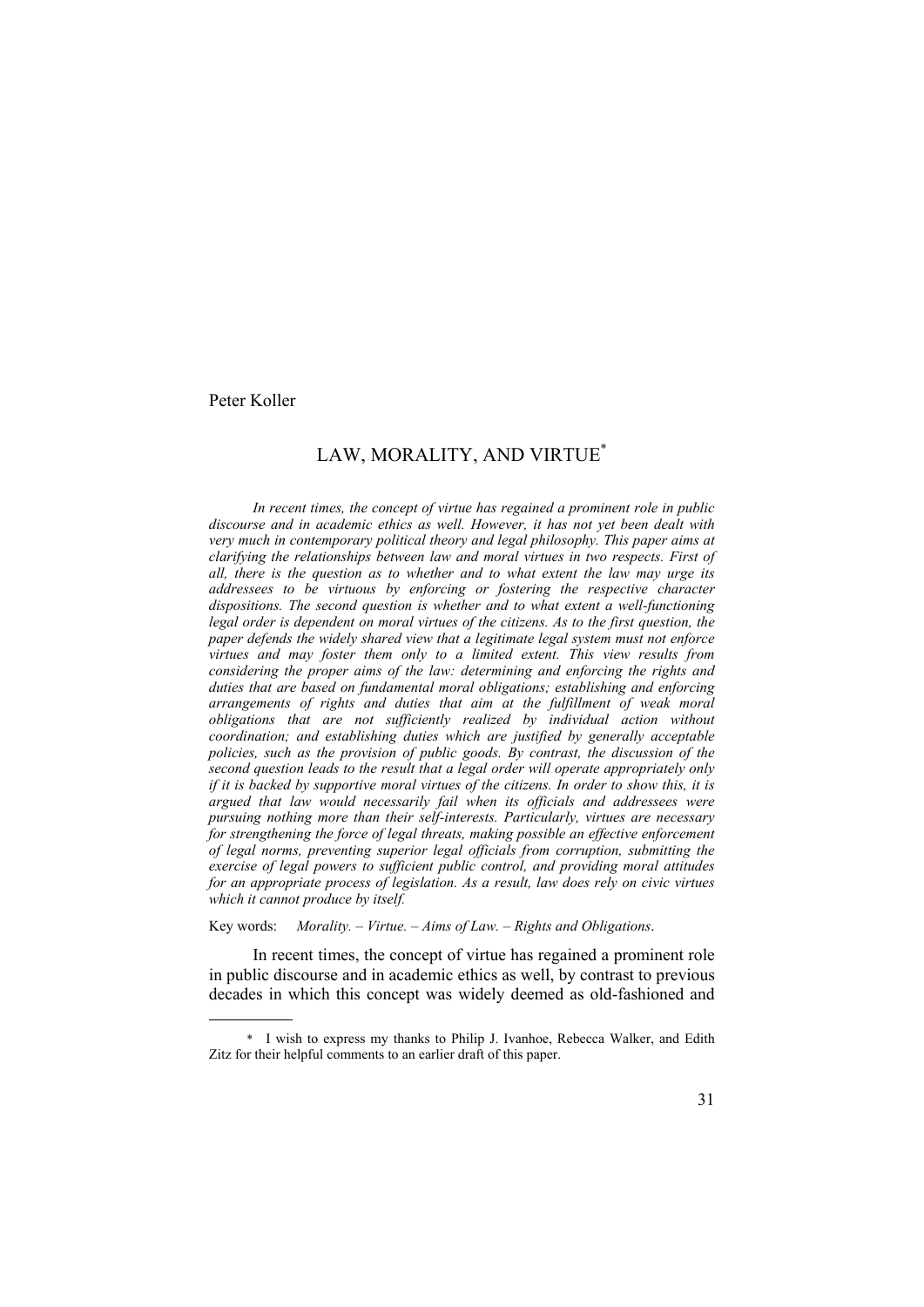conservative. This turn does not only manifest in a huge proliferation of popular publications on virtues, but also in a renaissance of 'virtue ethics' in philosophy, i.e. ethical theories in which virtue plays a central or constitutive role (Chapman & Galston 1992; Crisp & Slote 1997; Stratman 1997). Even if this fact may mirror, to some degree, a trendy fashion in the cycle of intellectual tides, there are good reasons to believe that it also reflects a proper demand: the insight that virtue is an indispensable element of morality and good life.

In my view, virtues play a significant role in ethics because of their importance for moral practice, although I doubt that they can provide a sufficient ground for the justification of morality. I would like to demonstrate this with respect to the relationships between law, morality, and virtue. With this aim in view, I am going to proceed in three steps. First of all, I'll try to work out the notions of virtue and morality more precisely in order to illuminate the functions of virtue in morality. Secondly, I'll discuss the relationship between morality and law in regard to the question as to whether and to what extent the law may be used as a legitimate means of enforcing or fostering moral virtues. Thirdly, I'll deal with the problem whether and to what extent a well-functioning legal order itself is dependent on moral virtues of the side of its citizens and officials.

### 1. THE ROLE OF VIRTUE IN MORALITY

The concept of virtue refers to the *character traits of persons*, their practical attitudes or dispositions, which have some motivating force for their conduct. There are, however, lots of attitudes which are widely regarded as virtues, as well as there is a great number of dispositions that count as vices. As to virtues, I want to mention just the most prominent examples: prudence, courage, moderation, and justice (these are so-called cardinal virtues); reasonableness and truthfulness; honesty and sincerity; goodness and benevolence; helpfulness, generosity and politeness; openmindedness and tolerance; fidelity and loyalty; reliability and punctuality; sensibleness and expertise; diligence and carefulness; humility and modesty; piousness, obedience, and the like. It seems obvious that it highly depends on the respective viewpoint and context, whether or not a certain disposition is deemed a virtue. Sometimes it is even possible that a human attitude may be regarded as a virtue in one context, whereas it appears as a vice in a different context.

In order to put this variety of possible virtues in a systematic order, it is helpful to make use of some traditional distinctions that enable us to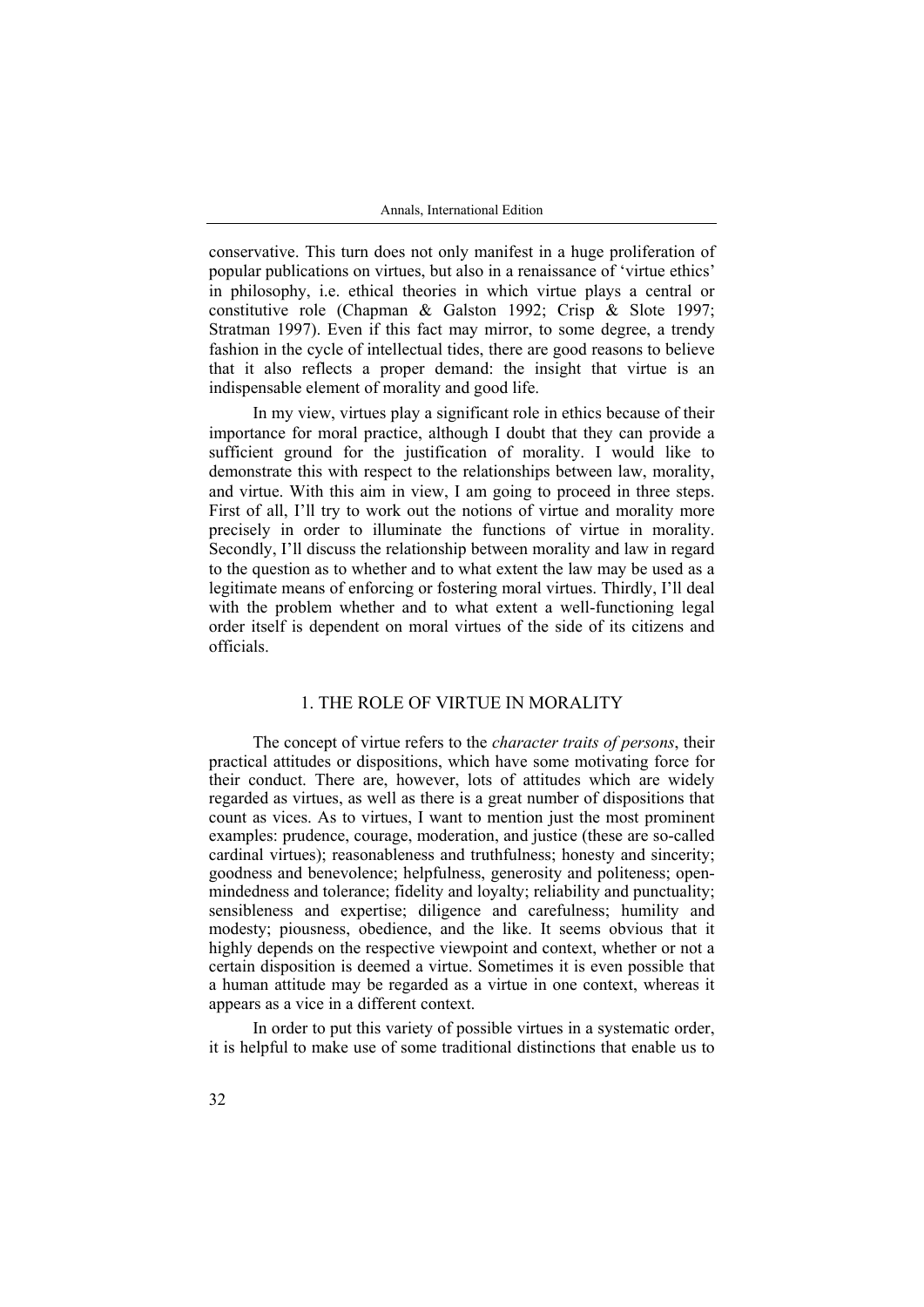differentiate between different types of virtues. The most fundamental distinction is the one between *intellectual* and *practical* virtues (Aristotle NE: 1103 a 14 ff). Whereas the intellectual virtues, such as reasonableness and truthfulness, are aiming at correct theoretical insight or true knowledge, the practical virtues are directed to right conduct, for example justice, prudence, and reliability. In the present context, I am interested only in practical virtues which themselves can be divided up into two different sorts, namely *non-moral* and *moral* virtues (Höffe 1998: 47).

*Non-moral virtues* are character traits that motivate individuals to behave in a way that is good for themselves or fellow beings for whom they feel sympathy, such as diligence, modesty, and obedience. So these virtues are instrumental to the pursuit of particular interests of certain individuals or collectives. By contrast, *moral virtues* are directed to moral conduct, a conduct that seems desirable from a general and impartial point of view, such as justice, benevolence and honesty. There are, however, borderline cases which cannot be easily assigned to one category or may belong to both sorts. For instance, prudence, understood as the pursuit of one's reasonable self-interest, is a controversial case: Some authors advocate the view that its proper exercise is always in accordance with the basic demands of morality, while others think that it can also be directed to immoral ends. But this question is of no importance for the following considerations that will deal with moral virtues only.

A *moral virtue* can be conceived of as a character disposition that motivates to a certain way of conduct which, in the light of the accepted moral standards, appears desirable, be it approvable or even laudable. This definition, which is in accordance with the usual understanding of virtue from Aristotle (NE: 1105 b 19 ff) to Rawls (1971: 192), is sufficiently narrow in order to understand virtue as a specific aspect of moral life, and it is also wide enough in order to be compatible with different conceptions of morality. This leads to the question of the role of virtue in morality.

In order to decide whether a character disposition is a moral virtue, morally indifferent or a moral vice, we need a more fundamental conception of morality that tells us whether the corresponding conduct is morally laudable, approvable, permissible or unacceptable. Accordingly, it is impossible to reduce a sound conception of morality completely to the idea of virtue, as some advocates of virtue ethics believe, since, without any prior moral standards, we could neither identify moral virtues nor determine their content (Gert 1998: 277 ff). This insight is clearly manifest in most modern moral theories (e.g. by Hobbes, Locke, Hume, Kant, Mill, and Sidgwick), whose basic elements always consist in certain standards in the form of general principles on which all other moral notions depend. But this also applies to Aristotle's theory which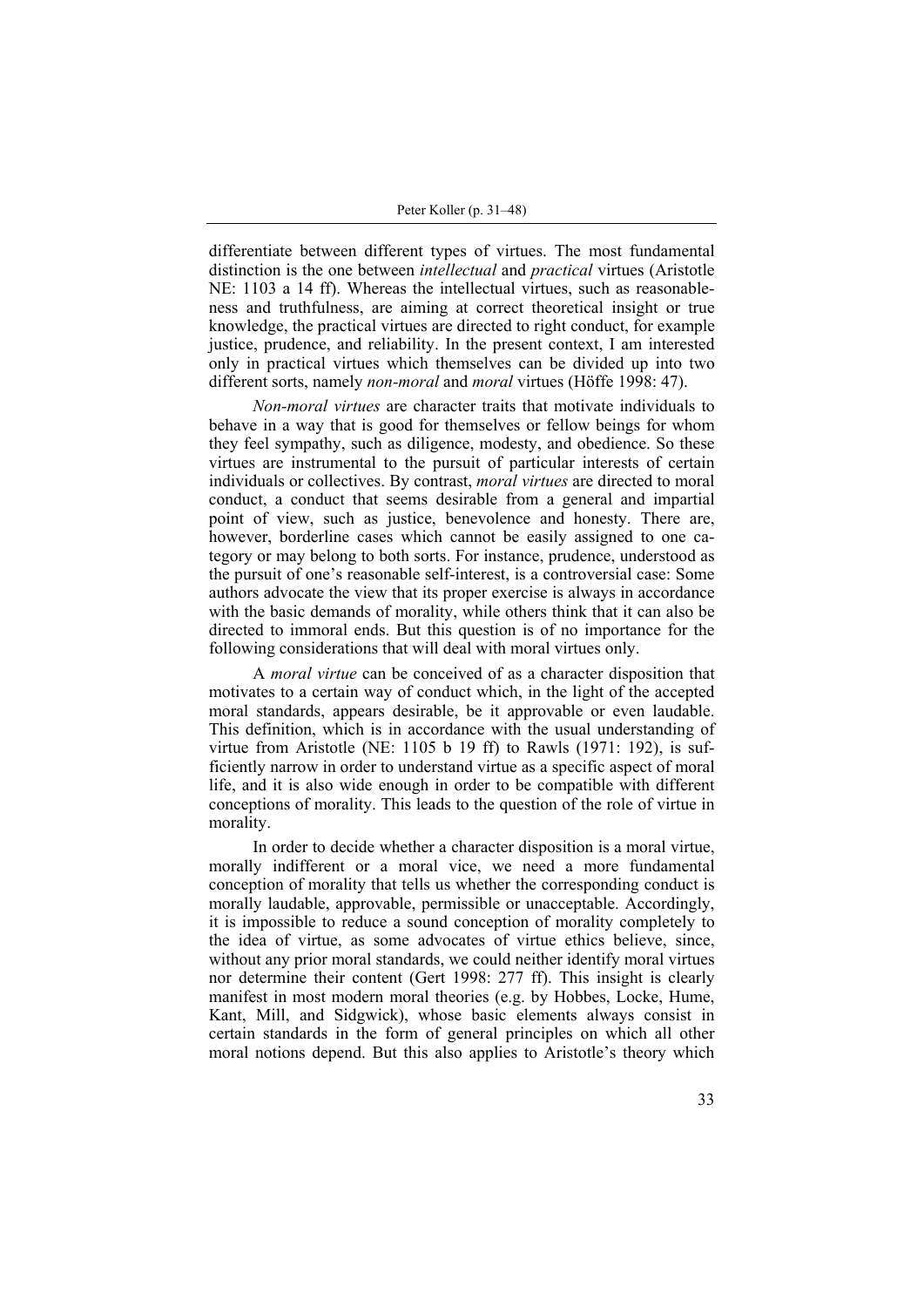counts as the paradigm case of virtue ethics because of the central role that it attributes to virtues in achieving *eudaimonia*, a human life that is intrinsically good from the individual's viewpoint and the general perspective as well. For it is hardly possible to define the goodness of such a life completely in terms of virtues without any reference to additional features of *eudaimonia* that make it desirable both from an individual and a general viewpoint (Ackrill 1995: 39 ff). So a conception of moral virtues can never provide a complete account of morality, since it presupposes further normative standards that cannot be reduced to virtues.

This, however, does not imply that virtues are of minor significance in morality. To be sure, virtues are extremely important, because a moral practice can never rely on the insight in moral norms alone, but also requires appropriate human attitudes and dispositions that motivate people to behave according to those norms (Baier 1995: 7 ff, 89 ff). Nevertheless, the standards of morality, be they principles or rules, represent the primary elements of morality, since they are necessary to determine the content of moral attitudes. For delimiting moral standards from other practical standards, like those of prudence, social etiquette or law, I want to characterize them by three features (Koller 1997: 255 ff).

First of all, moral standards are *autonomous standards* in the sense that they have binding force only for those persons who accepted them freely and voluntarily. This feature distinguishes them from the heteronomous norms of law and social etiquette, but not from the standards of prudence and personal taste. Secondly, moral standards *claim universal validity* in the sense that people who accept them regard them as binding also for other people. This distinguishes those standards from personal desires, the recommendations of prudence and social habits, but not always from legal norms. And thirdly, moral standards have a *special weight* in the sense that they are deemed to be more important than other guidelines of human conduct, in some cases even so important that they take absolute priority over other guidelines, such as those of personal taste and prudence. On the basis of these features which leave room for a great variety of different conceptions of morality, it is possible to introduce two more specific concepts of morality, namely the concept of a *conventional* morality on the one hand, and the idea of a *rational* morality on the other (Körner 1976: 137 ff).

A *conventional morality* is a set of moral norms that have effective validity in a certain aggregate of people, be it a social group, a society, a culture, or even humankind in general, because they are acknowledged by a vast majority of its individual members as supreme standards of their conduct. Such moral norms create, within the respective social aggregate, a certain degree of social pressure which results from the interplay of the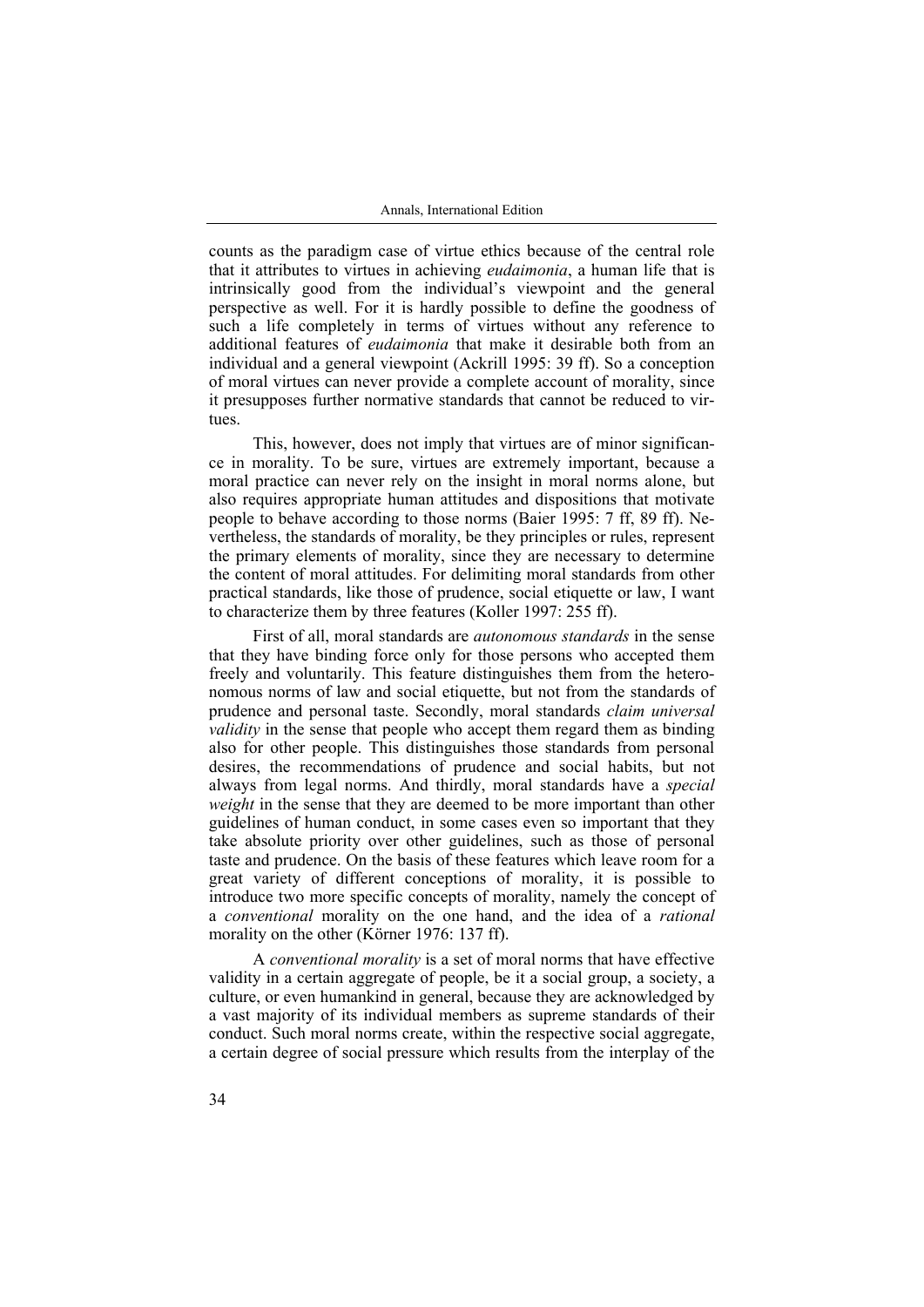individuals' positive or discouraging reactions to the behaviour of others. Consequently, a conventional morality, though it is based on autonomous individual moral attitudes, always develops some heteronomous force too, because its norms are connected with corresponding social sanctions that enforce them even vis-a-vis those people who do not accept them. Of course, the mere fact that moral norms are widely acknowledged by the members of a social aggregate leaves completely open the question as to the reasons of their recognition. Thus, a conventional morality may be more or less rational, arational, or even irrational. However, when people enter in a critical consideration of their received moral attitudes, they transcend conventional morality and engage in the enterprise of rational morality (Baier 1995: 214 ff).

A *rational morality* is a set of moral standards that are based on good reasons rather than mere convention or non-rational beliefs. Moral standards are based on good reasons, if there are sufficient reasons to assume that these standards should be unanimously acknowledged by all individuals possibly concerned as generally binding guidelines of human interaction from an impartial viewpoint and in consideration of all relevant information. And I suppose, without entering in a discussion of the various conceptions of moral justification, that this is the case, if the general observance of those standards, according to all available knowledge of the relevant facts, would result in outcomes that, regarded from an impartial point of view, accord to everyone's fundamental interests better than any alternative (Habermas 1996: 59 f).

Yet, we can never be completely certain whether or not a moral standard is rationally justified. This is true even of those moral standards which are commonly accepted for the best reasons we know, because it may be that there are reasons that question these standards. This fact, however, provides no reason for moral scepticism. For moral discourse is, like any other rational discourse, an ongoing enterprise in which we have to consider any moral standard in the light of all reasons for and against it, in order to accept those standards which seem to be based on the best reasons available. So the idea of a rational morality can play a very important role in moral life, since it provides a critical viewpoint for individual moral consideration and public moral discourse as well, a viewpoint which helps us to reflect on our individual moral attitudes and scrutinize the standards of conventional morality. Accordingly, the public moral discourse in a society can be understood as an ongoing interplay between its received conventional morality and the quest for a rational morality.

Now I want to turn to the various sorts of norms of which a morality usually makes use in order to guide human conduct. For a first approximation to this matter, it is helpful to recollect two well-known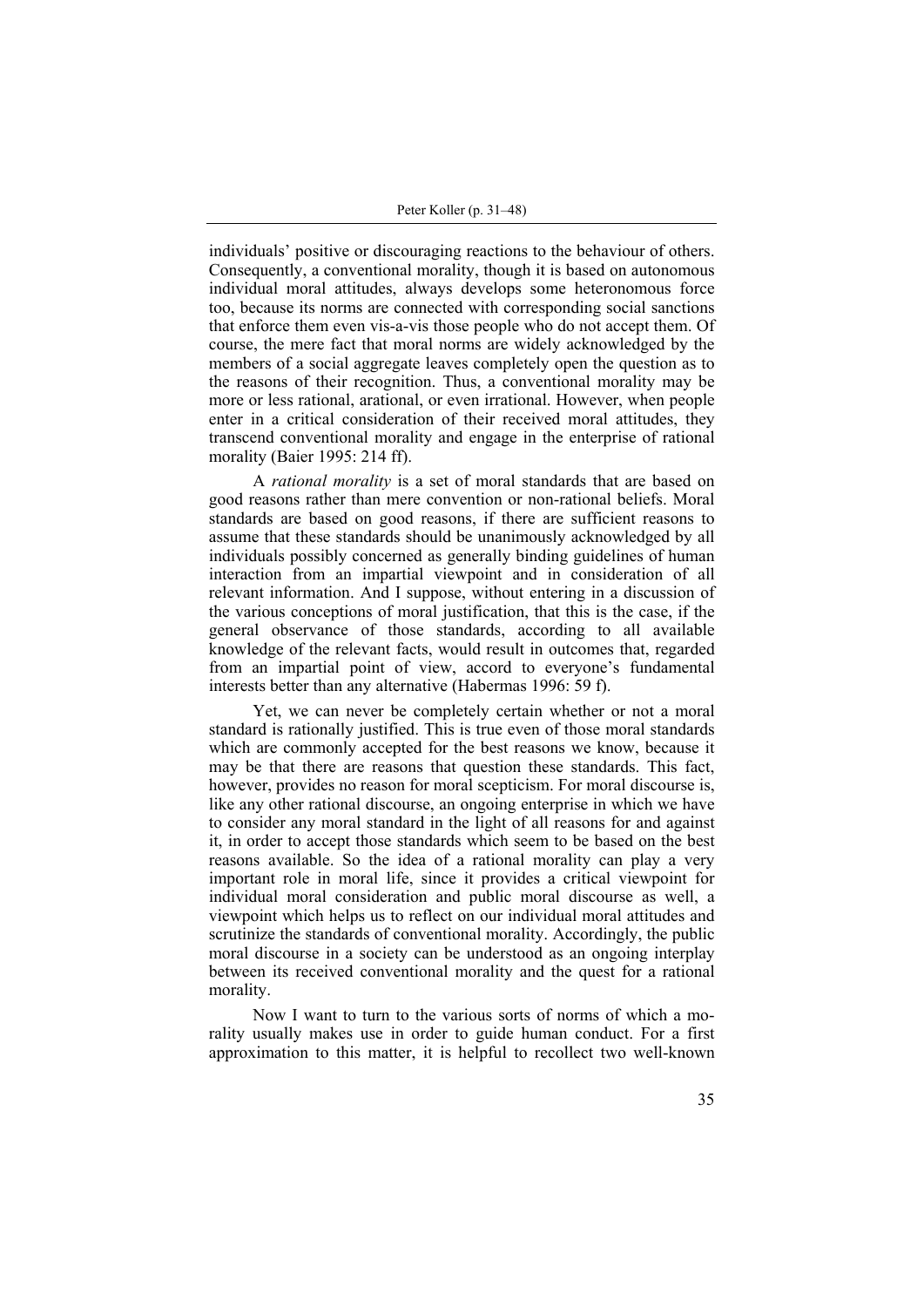distinctions that differentiate between moral norms according to their respective normative force.

The first distinction, which can already be found in the classical theories of natural law, but is better known from the works by Kant and Mill, differentiates between perfect and imperfect moral duties. *Perfect duties* are understood as strictly binding moral demands that have absolute normative force under certain circumstances and, therefore, ought to be complied with without exception under these circumstances. Paradigm examples are the widely accepted negative duties of not harming others. By contrast, *imperfect moral duties* are conceived of as moral demands that leave us a certain degree of discretion as to the circumstances and the extent of their fulfillment, and, therefore, are not strictly binding in the same way as perfect duties. According to common opinion, these duties include certain general duties to positive action which would ask too much of us, if we had to fulfill them in any particular case (Kersting 1989).

The second distinction is the differentiation between *moral duties* in the sense of compulsory moral demands and *supererogatory ideals* that exceed proper moral duties. Unlike moral duties, which include both perfect and imperfect moral duties, supererogatory ideals refer to ways of conduct that, from an impartial point of view, are valued as highly good or desirable, but do not appear morally obligatory, because their fulfillment would require sacrifices that cannot reasonably expected from everyone. When we face violations of moral duties, we are in the habit to respond with disapproval and censure, since we regard their fulfillment as a matter of course. In contrast, we do not blame people who fail to pursue supererogatory ideals, but rather praise and applaud those persons who distinguish themselves by acting in a commendable way.

By combining these two distinctions, which are partly overlapping, we come to a classification of *three kinds of moral guidelines* that differ in the degree of their normative force. I want to name them 'strict moral demands', 'restricted moral demands', and 'commendable moral ends'.

(1) *Strict moral demands:* These demands express strict moral duties requiring a certain way of conduct under certain conditions, duties that have priority not only to considerations of prudence, but also to weaker moral guidelines. There are good reasons to assume that this sort of moral demands include the widely accepted moral duties of not harming other people, such as the duty not to kill or to hurt others, to refrain from deceiving others, to respect the property of others, and to keep promises. Furthermore, it appears reasonable to strengthen some of these demands by ascribing to each individual certain basic moral rights of non-interference, such as rights to life and physical integrity, to liberty and free movement.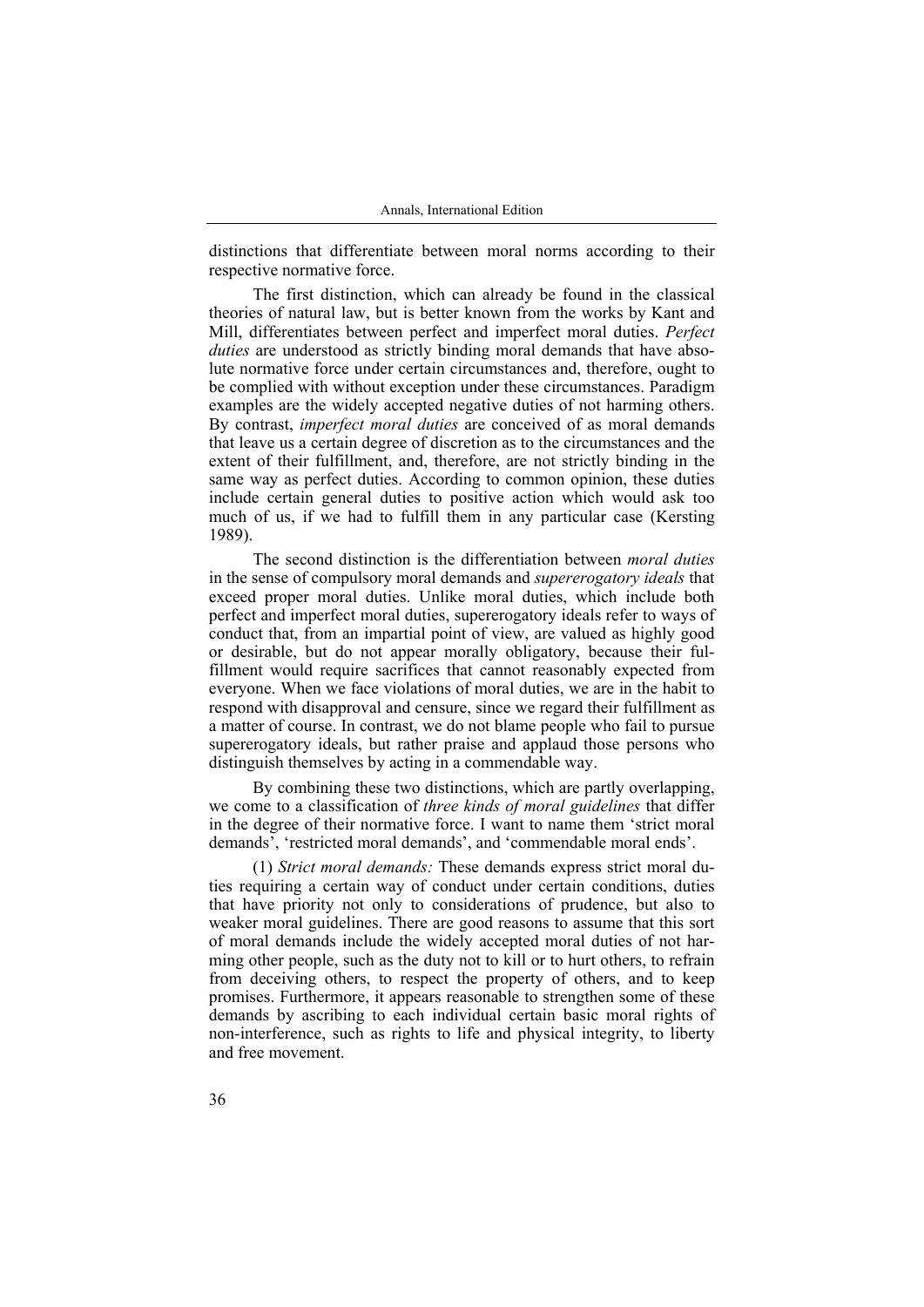(2) *Restricted moral demands:* These demands require a certain way of acting which is directed to a morally acceptable state of social affairs that can be achieved by a sort of moral division of labour only. Therefore, the individual duties cannot be determined completely for any particular case in advance, and must be restricted to the extent in which their fulfillment can be reasonably expected from an impartial perspective. It is widely agreed upon that this sort of demands contains most of those general moral duties that require positive action in favour of others to whom one has no special obligations, especially the duties of charity, such as the duty to help people in need; and some people seem to think that no further moral norms belong to that set. In my view, however, imperfect moral demands do also include all those moral requirements that result from a reasonable account of distributive social justice, since these requirements can only be met by a particular assignment of moral duties and rights to special people or institutions.

(3) *Commendable moral ends:* These are guidelines recommending ways of acting, the performance of which appears highly desirable, but cannot be generally required of individuals, because such a requirement does not appear rationally acceptable from an impartial point of view. Examples are beneficial activities for people in need that entail significant sacrifices, or heroic actions of political resistance against a despotic regime.

This classification of moral guidelines enables us to determine the function of virtues in moral life more precisely. Moral virtues, understood as character dispositions to morally guided human conduct, have, first of all, the *general function* to strengthen the weak motivating force of moral norms, which often compete with our self-interested preferences and, therefore, are highly susceptible to defection. By creating 'internal' sanctions, namely feelings of good or bad conscience, our internalized moral attitudes provide us with some additional, though often rather weak incentives to comply with acknowledged moral norms even in cases where external sanctions are insufficient or missing. In this way virtues contribute to the effectiveness of morality. Since such moral attitudes, however, will flourish only in a supportive social environment that is reinforcing and fostering them, it is necessary that we pay appropriate tribute to their appearance. That's why we are in the habit of acknowledging and praising persons of whom we learn that they have behaved or are still behaving in a morally desirable way beyond the degree that can be expected of average people as a matter of course.

When the general function of moral virtues is applied to the three sorts of moral rules mentioned previously, it can be differentiated in three *special functions*. (1) As to *strict moral demands*, which, in general, are not only rather clear, but also not very demanding, virtues have the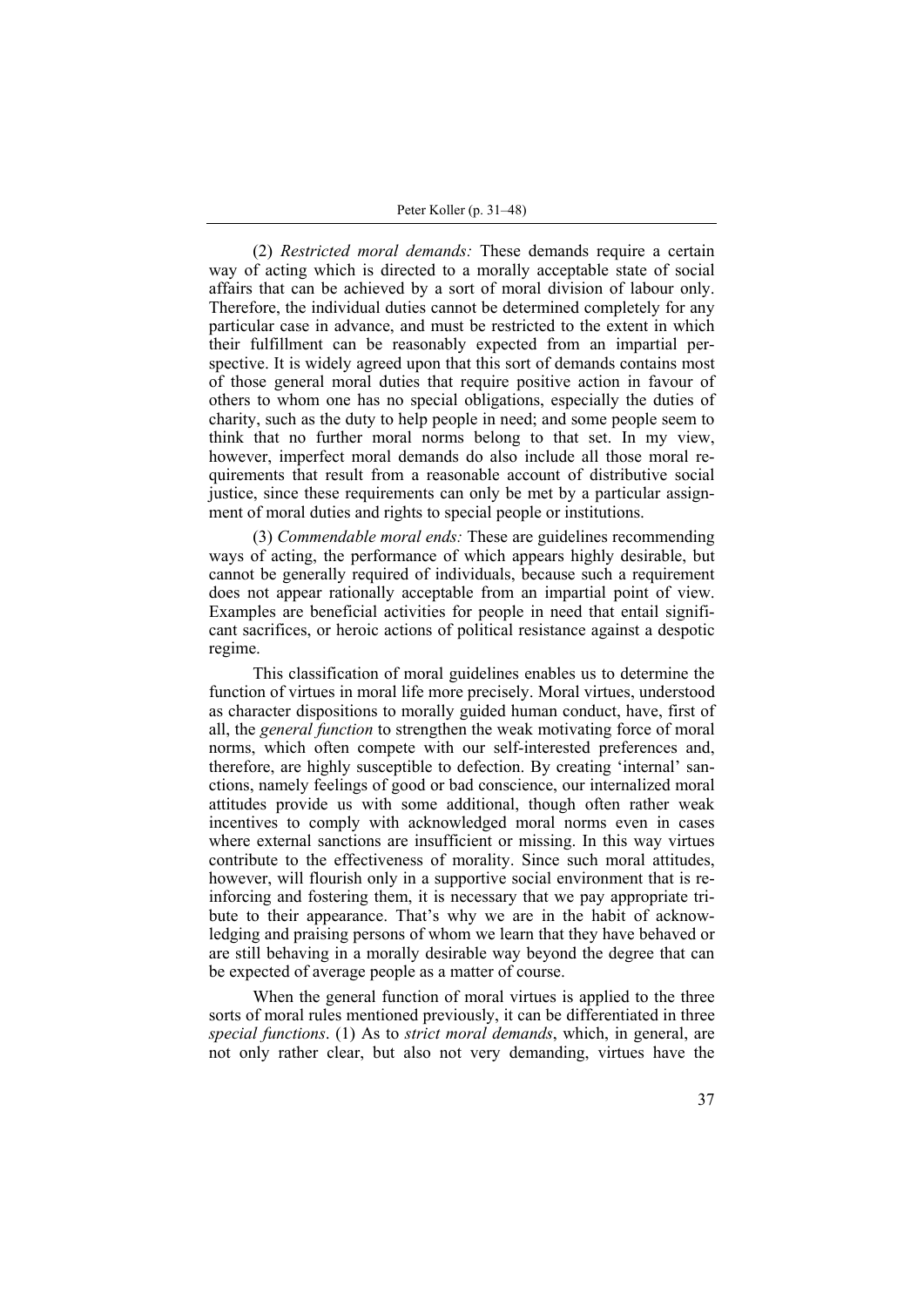function to motivate individuals to a regular and lasting compliance with these rules. For although it may be regarded as a matter of course that one complies with one's strict moral duties in particular cases, it is certainly not a matter of course that one behavies in such a way all the time, even in cases where one could easily violate such duties without risking any social sanction. (2) In regard to *restricted moral demands*, which are even more susceptible to defection than strict moral duties, because, in general, they are more demanding and less precise, virtues can help to counteract the permanent and significant temptation to an insufficient compliance with the duties stated by these demands. So we may feel moral shame, when we are confronted with the social injustices and evils that result from the fact that the uncoordinated behaviour of individuals fails to achieve a morally acceptable state of social affairs, a moral shame which itself may lead us to contribute to social reform. (3) As far as *commendable moral ends* are concerned, moral virtues serve the purpose to motivate individuals to act in ways that exceed their moral duties, but are desirable from a general point of view (O'Neill 1993; Gert 1998: 285 ff).

So much about the role of virtues in the context of morality. Now, I turn to the relationships between law and virtue. In the next section, I want to deal with the question as to whether and to what extent the law may legitimately urge people to be virtuous by enforcing or fostering the respective character dispositions.

## 2. THE MORAL FUNCTIONS OF LAW

Morality and law have, essentially, the same object, namely the social interaction of people, and they serve a similar function, namely making a just and efficient social life possible. Yet, they refer to that object in different ways, and they fulfill this function with different means. In contrast to morality, law is a system of heteronomous norms which are based on authoritative enactment rather than voluntary acceptance and made effective by formal enforcement rather than informal social pressure. And this fact also explains why legal norms, in general, are mainly concerned with the external behaviour of people rather than their internal convictions and traits (Hart 1961: 163 ff).

In spite of these functional differences, any law is connected to morality in the sense that it requires a moral justification. It needs such a justification for two reasons. First of all, under social conditions where a conventional morality alone cannot secure a just and peaceful social order, establishing an appropriate system of law is itself a moral imperative that is directed to the ultimate aim of any law: namely to ensure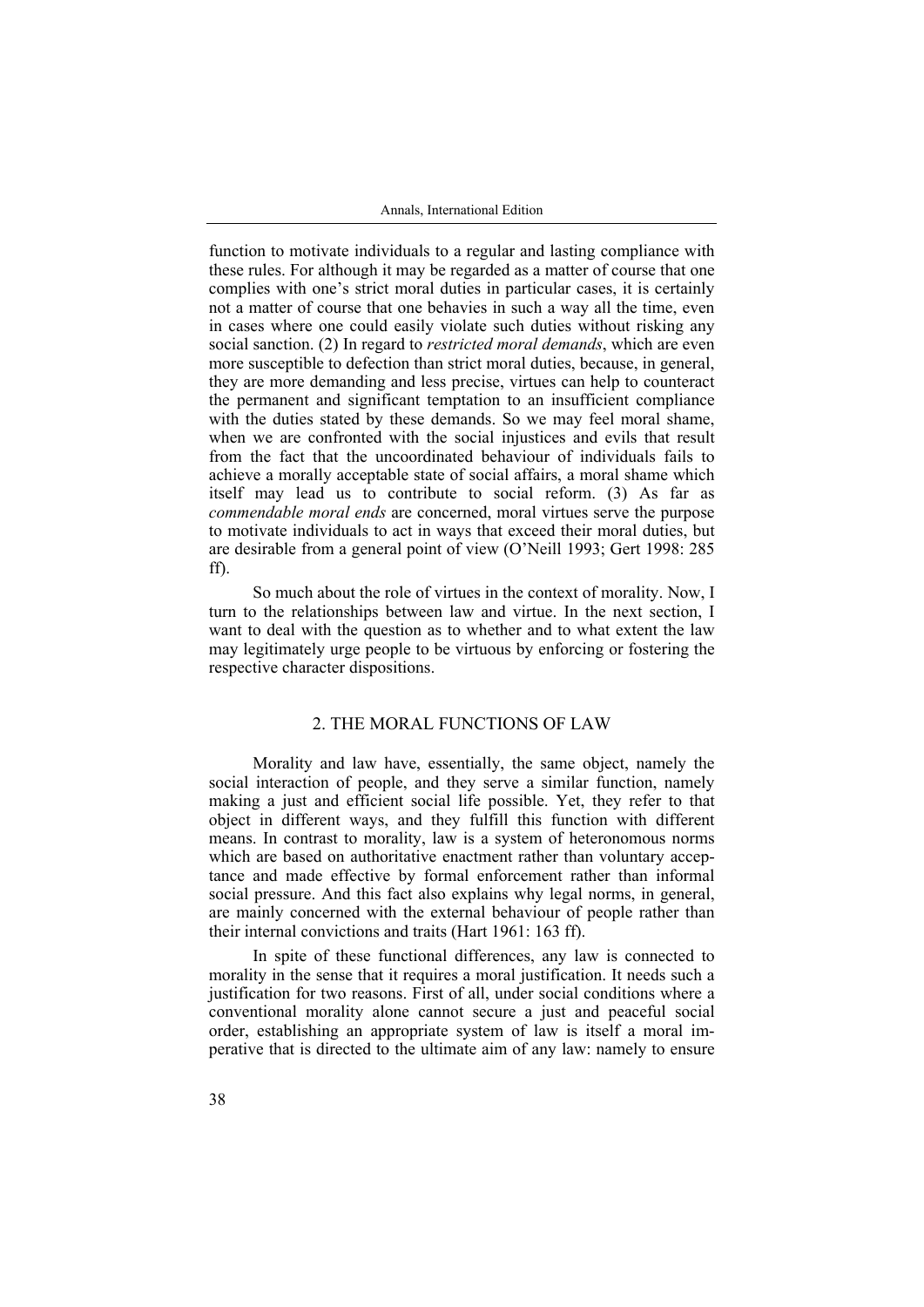a just and generally advantageous social life. Insofar as the law demands strict obedience to its norms and threatens with the use of force in cases of their non-observance, it actually does claim moral legitimacy. Secondly, any law must take the moral convictions of its addressees into account in order to gain their acceptance without which it cannot achieve sufficient effectiveness. A legal system that deviates too far from the moral attitudes of its addressees drives them permanently into moral conflicts which will motivate many individuals to refuse not only the acceptance of legal norms, but also their obedience whenever they can.

Although every legal system claims moral bindingness and, consequently, needs moral justification, the legitimation of law differs from the rational justification of moral standards in several respects. First, the formal and organized force connected to the law makes its legitimation more complicated: Since the existence of this force not only represents a bad as such, but also includes significant dangers of misuse, its negative consequences and side-effects must always be balanced with its utility. Furthermore, the legitimation of legal norms is not only based on moral arguments alone, but must also take into consideration the viewpoints of efficiency and practicability, with the result that the consequences of such considerations often differ from moral justification.

These two features of legal legitimation explain why some strict moral demands, e.g. the duty of truthfulness, appear much less important within the law: The costs of the legal enforcement of these demands would heavily outweigh its utility. And they also explain why the law is not an appropriate means for enforcing inner convictions, attitudes and virtues: Using it for this purpose unavoidably would turn it into an instrument of terror. Notwithstanding, a legal system must enforce the most fundamental and well-founded rules of morality to a certain degree, so that it can claim moral legitimacy. Understood in this way, it is certainly not wrong to characterize the law as an 'ethical minimum' (Radbruch 1999: 47). This characterization, however, is not very illuminating, since it leaves the moral content of law too indeterminate. So it is necessary to investigate a bit further wherein the minimum of morality consists that the law ought to enforce.

A possible approach to this question is perhaps Kant's distinction between 'duties of right' (Rechtspflichten) and 'duties of virtue' (Tugendpflichten) which, in his view, is coincident with the previously mentioned differentiation between perfect and imperfect moral duties. According to Kant, *duties of right* are all those moral duties which may and must be enforced by the law, because other persons have a right to their fulfillment; and he was of the opinion that such duties could only be perfect moral duties. By contrast, he regarded *duties of virtue* as imperfect moral duties that are not connected to correlative rights, with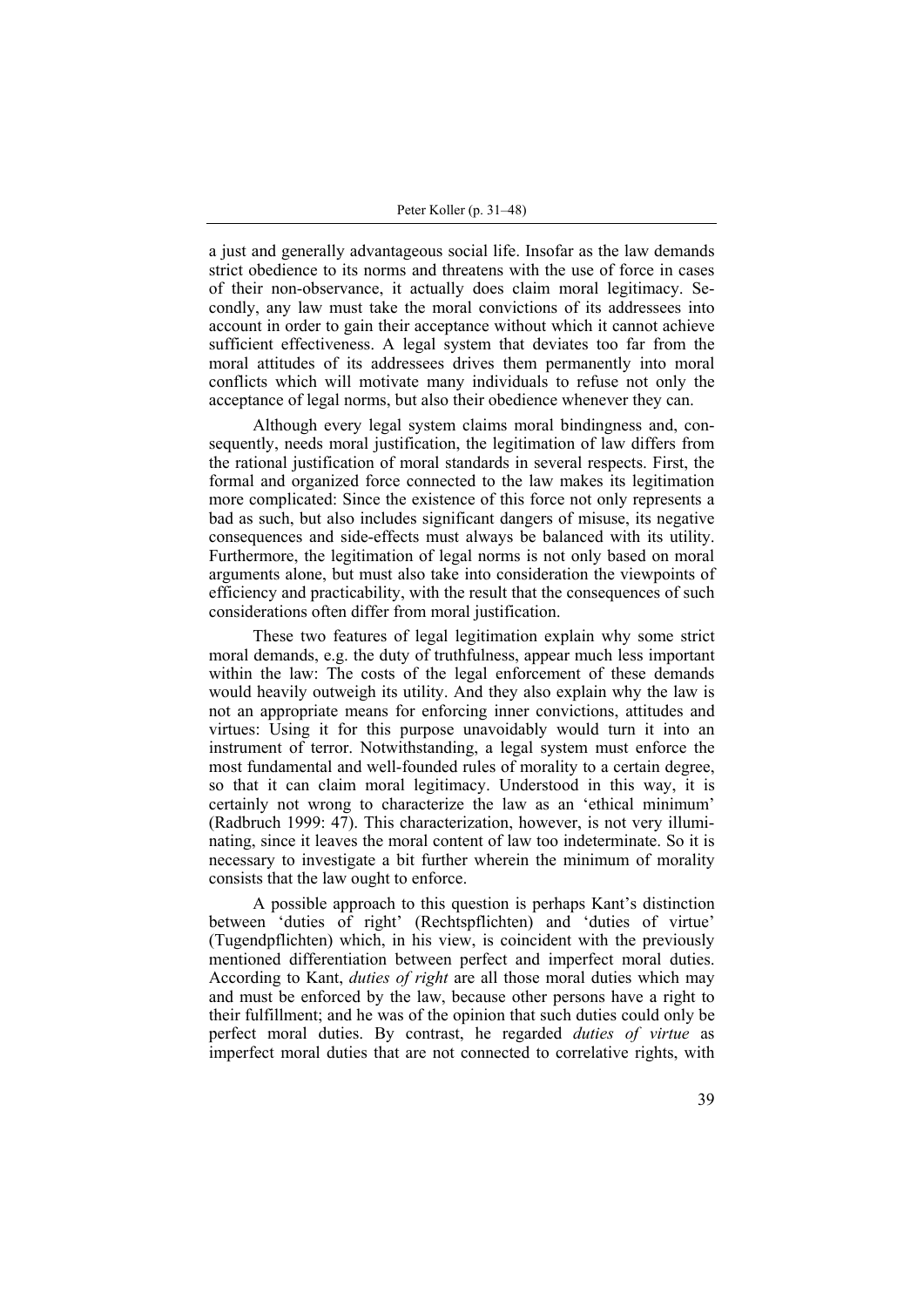the result that their legal enforcement appears neither necessary nor permissible. Furthermore, Kant thought that duties of right are always negative duties commanding the omission of some acts, whereas all duties to positive acts are mere duties of virtue which could never justify the use of legal force. Consequently, his conclusion was that only negative duties would be capable of being enforced by the law (Kant 1968: 347 ff, 519 ff).

This conception, however, is not convincing. In view of the significant costs of organized legal force, it seems hardly plausible that all perfect moral duties ought to be enforced by the law, even if they are connected to correlative moral rights, e.g. the duty of not telling lies to others. Furthermore, it is not acceptable that all imperfect moral duties should be left legally unregulated, for the law provides an effective means for coping with the insufficiencies of such duties, as, for example, the duty to render help to people in need. Law can establish special institutions which are responsible for their fulfillment which cannot be achieved by the uncoordinated behaviour of individuals. Finally, the view that only duties of right, or perfect duties, may be legally enforced would also make it impossible to use the law in order to pursue *collective goals*  that are in the common interest of the citizenry without being morally required, such as the provision of public goods like public roads, means of transport, parks, or museums. As a result, a legitimate legal order has many more aims than Kant would admit. I think that these aims are the following.

First of all, law has to determine and enforce those fundamental rights and duties of individuals which flow from well-founded and widely acknowledged *strict demands* of morality, insofar as their enforcement serves the protection of essential interests of people which outweigh the negative consequences of legal force; in my view, these rights and duties not only include the familiar *negative duties* of non-interference and their correlative rights, but also a few modest *positive duties*, such as the duty to render help in case of emergency, if such help can be reasonably expected. Secondly, a legal order should aim at establishing and enforcing an arrangement of individual rights and duties that makes possible the cooperative fulfillment of those *restricted moral demands* the realization of which is in the essential interest of individuals, but can only be achieved by coordinating their behaviour in an appropriate way; this is obviously true of those *positive rights* and their correlative duties that flow from the requirements of social justice, such as the rights to democratic participation, equal opportunity, and economic justice. And thirdly, law should issue and enforce individual rights and duties which are necessary for achieving *collective goals* that need cooperative interaction, if their pursuit has been decided on in an appropriate way, even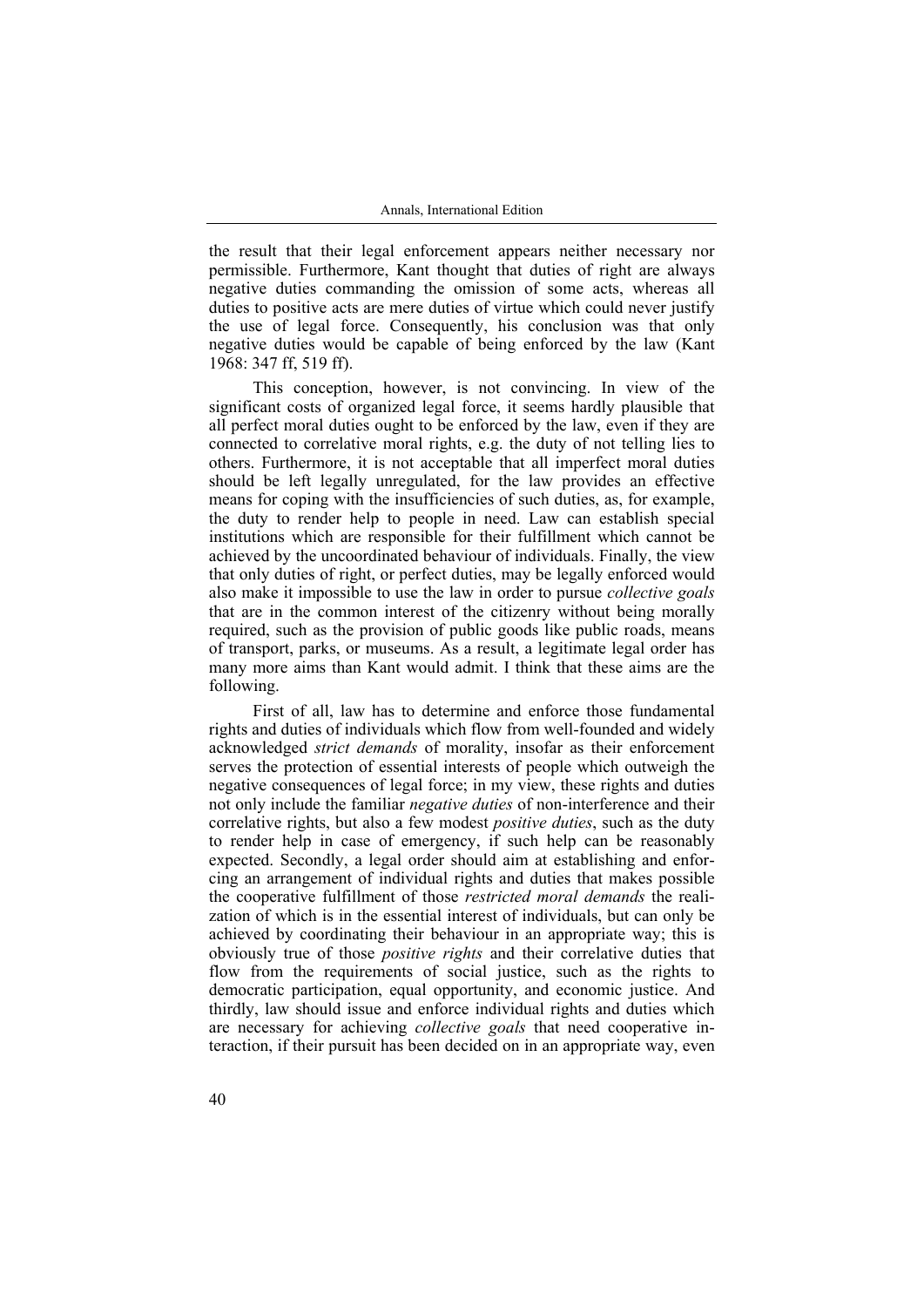though these goals are not morally required in themselves; so law may establish rights and duties in order to provide public goods to the citizens' common benefit.

On the other hand, a legitimate legal order has *definite limits* that are also set by rational morality. First of all, law must not enforce eccentric moral ideals that are not aimed at the protection of essential human interests common to all people concerned. Secondly, it is not its function to enforce commendable moral ends that exceed the duties generally acceptable to all people concerned from an impartial point of view. And thirdly, law is also not a legitimate means of enforcing inner moral convictions or moral virtues.

That the law must not enforce *eccentric moral ideals*, such as the prohibition of soft drugs or the prevention of homosexual relationships, results immediately from its ultimate aim to guarantee a just and generally advantageous social order. The legal enforcement of such ideals creates significant costs to those individuals who do not share them without serving the realization of generally acceptable aims. But even when certain *commendable moral ends* may appear generally desirable, it is not the law's job to enforce them, if they exceed the moral duties the fulfillment of which can be reasonably expected of average individuals, such as donating a kidney to somebody who needs one for survival, or rescuing a person by risking one's life. By enforcing such commendable ways of conduct, a legal order would ask too much of its subjects and, thereby, create social affairs which appear even less desirable than the continued existence of the dangers that could possibly be diminished through the enforcement of those ways of conduct. Neither is legal force an appropriate means to bring forth *moral virtues*, since any attempt of achieving this goal unavoidably leads, at best, to public hypocrisy, or, even more likely, to a total repression of free thought.

This does not mean, however, that law cannot contribute to stimulating moral virtues at all. Quite the opposite: moral virtues will hardly flourish without a legal order that encourages them. Yet, its contribution consists in the *indirect support* rather than the direct enforcement of virtues. There are at least two options.

First of all, the legal system may contribute to the flourishing of moral virtues by setting a framework of conditions of social interaction under which moral conduct is beneficial to the individuals rather than to their disadvantage. This becomes particularly obvious when such a framework of conditions does not exist: In a state of social affairs which is dominated by corruption, lawlessness, and injustice, individuals have little incentive to develop moral dispositions, such as honesty, reliability, justice, trust, and benevolence, since these dispositions would be to their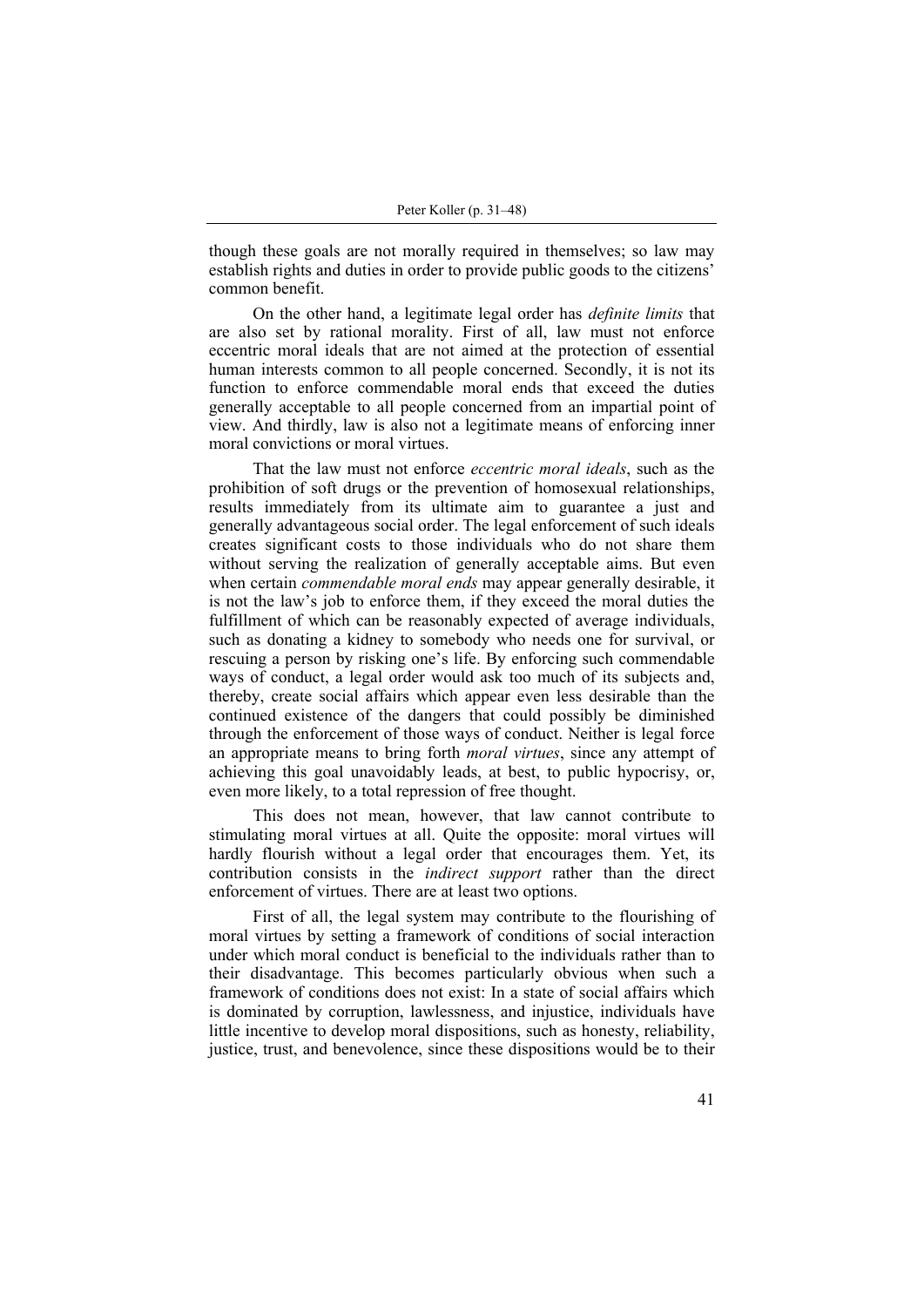detriment. Conversely, a legal order which, by and large, succeeds in preventing people from dishonesty, injustice, exploitation and the like will support the diffusion of moral virtues by making them beneficial to its subjects. Thus, a legitimate and functioning legal order is a necessary precondition of the emergence and continuing existence of moral virtues, even though it is not its job to enforce them.

Secondly, a legal order may foster moral virtues by providing appropriate *positive incentives* in order to support them. It can pursue this goal in various ways that include the application of suitable methods of education, the encouragement of desirable social activities, and the provision of special awards for people who distinguish themselves by laudable ways of conduct. So, for example, a legal order may support private activities of charity by the tax system, contribute to a climate of tolerance and solidarity through the regulation of public education, encourage public spirit and democratic commitment by a suitable arrangement of political decision procedures and and civil rights, and the like. It is true that the provision of such positive incentives also requires expenditures which must be raised from the members of the respective community by the use of legal force. As this legal force, however, takes a rather indirect and weak form, it can be justified by the argument that the moral virtues which it promotes have the character of a valuable public good that eventually is to the benefit of all members.

So much to the relationship between morality and law in general and the question as to whether and to what degree law may enforce or foster moral virtues in particular. As far as the enforcement of virtues is concerned, my conclusion is, not very surprisingly, *negative*. Now, I turn to the question of whether and to what degree a legal order needs moral virtues on the side of its officials and addressees in order to operate in a sufficient way.

# 3. THE SIGNIFICANCE OF VIRTUE IN LAW

An influential approach in modern social philosophy, an approach which can be traced back to Thomas Hobbes and today is represented by the so-called *Rational Choice Theory*, begins with the premise that human beings, in general, are rational egoists who pursue only their own self-interest and, therefore, always attempt to act in a way that maximizes their respective utility (Elster 1986).

If this approach is applied to the question of how to achieve a peaceful and well-ordered social coexistence among individuals, it recommends the view that such an order needs nothing more than a legal system which, by setting appropriate negative and positive sanctions in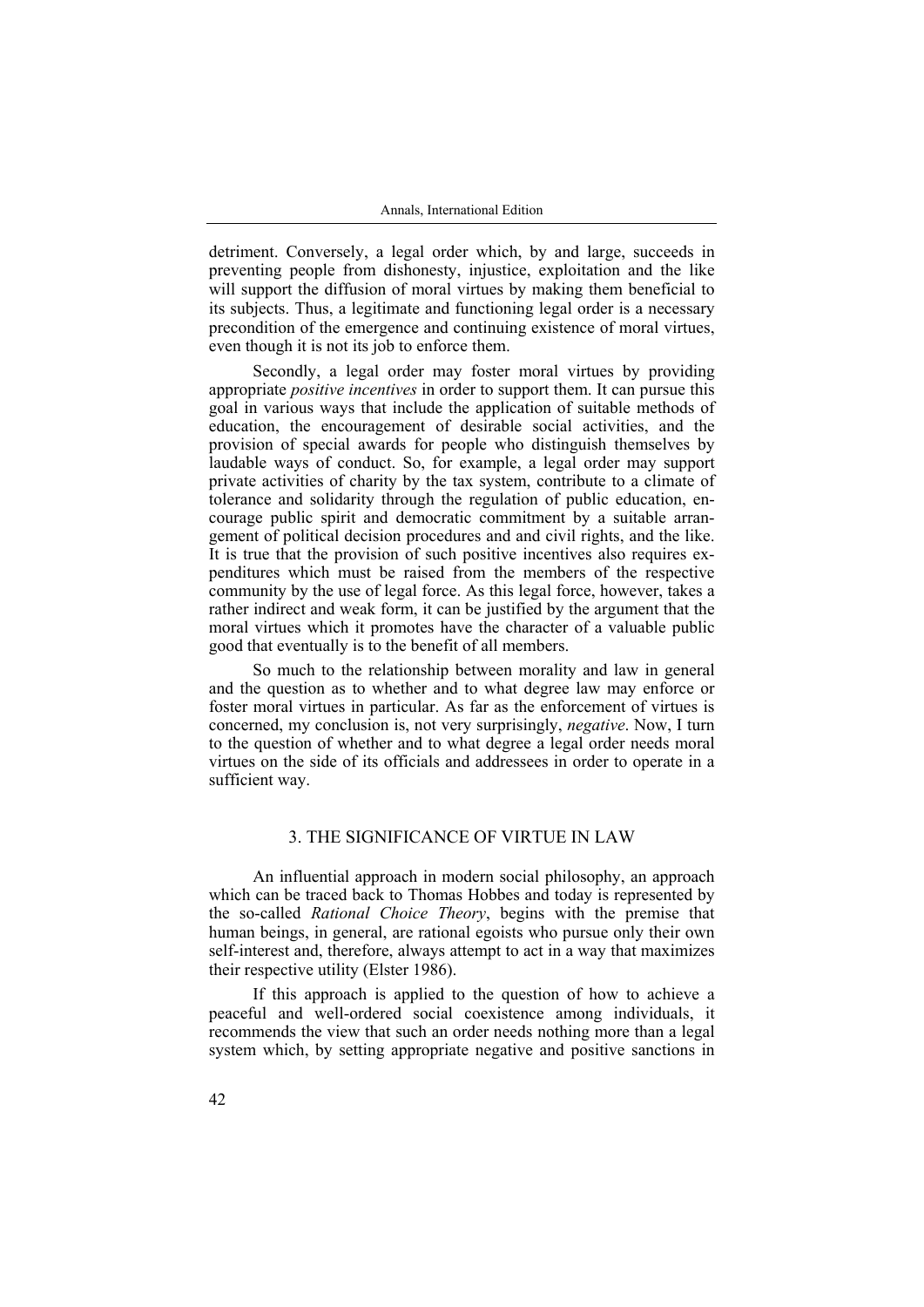the form of penalties and gratifications, induces its addressees to behave in their own self-interest in a way that leads to the desired result. In other words: A peaceful and well-ordered social order is possible if, and only if, the law provides framing conditions of human interaction which make it advantageous for any individual member to act in a way that contributes to bring about such an order. Consequently, a well-functioning legal system ought to be arranged to the effect that it is appropriate even for individuals who seek only their own benefit and have no moral scruples.

This view seems plausible to me, if it is understood in the sense that a legal order should not rely on the virtuousness of its subjects, but create framing conditions of social interaction that encourage individuals with regard to their own self-interest to behave in a way which leads to the desired social state of affairs. Understood in this sense, it is certainly expedient to reckon with the worst case and design legal rules and institutions in a way that they meet their goals even in the case when people usually pursue their own benefit without caring about morality.

Yet, the view mentioned above has been interpreted by many advocates of a strict rational choice approach – from Hobbes and Spinoza to Gary Becker and James Buchanan – in a much stronger sense, namely in the sense that a peaceful and advantageous social order may be guaranteed by the means of legal regulation alone without the support of corresponding moral attitudes of the individuals (Becker 1976; Buchanan 1975). Understood in this strong sense, the view implies not only the modest and highly plausible recommendation that, when designing the rules and institutions of law, one should reckon with the worst case, but rather the strong position that a well-functioning legal order could emerge and persist even then when all people concerned were mere egoists without any moral motivation. This position, however, seems completely wrong to me. I think, there are at least five objections that can be raised against it.

First of all, the sanctions that can be used by a legal system in order to influence the conduct of its subjects, especially its threats of force and punishment, are certainly not sufficient to provide the individuals with appropriate incentives to abide by the law, when everybody only pursues his or her self-interest. For whatever means of force the legal order may use, there will always remain many opportunities to violate its commands without risk, and the more means the law mobilizes in order to diminish such opportunities, the more restrictive its rules and the higher the costs of legal force become. If the fear of legal force were the only incentive of individuals to comply with the law, the enforcement of a legal order would not only be extremely weak and incomplete, but also so expensive that it would forfeit any legitimation. As a result, a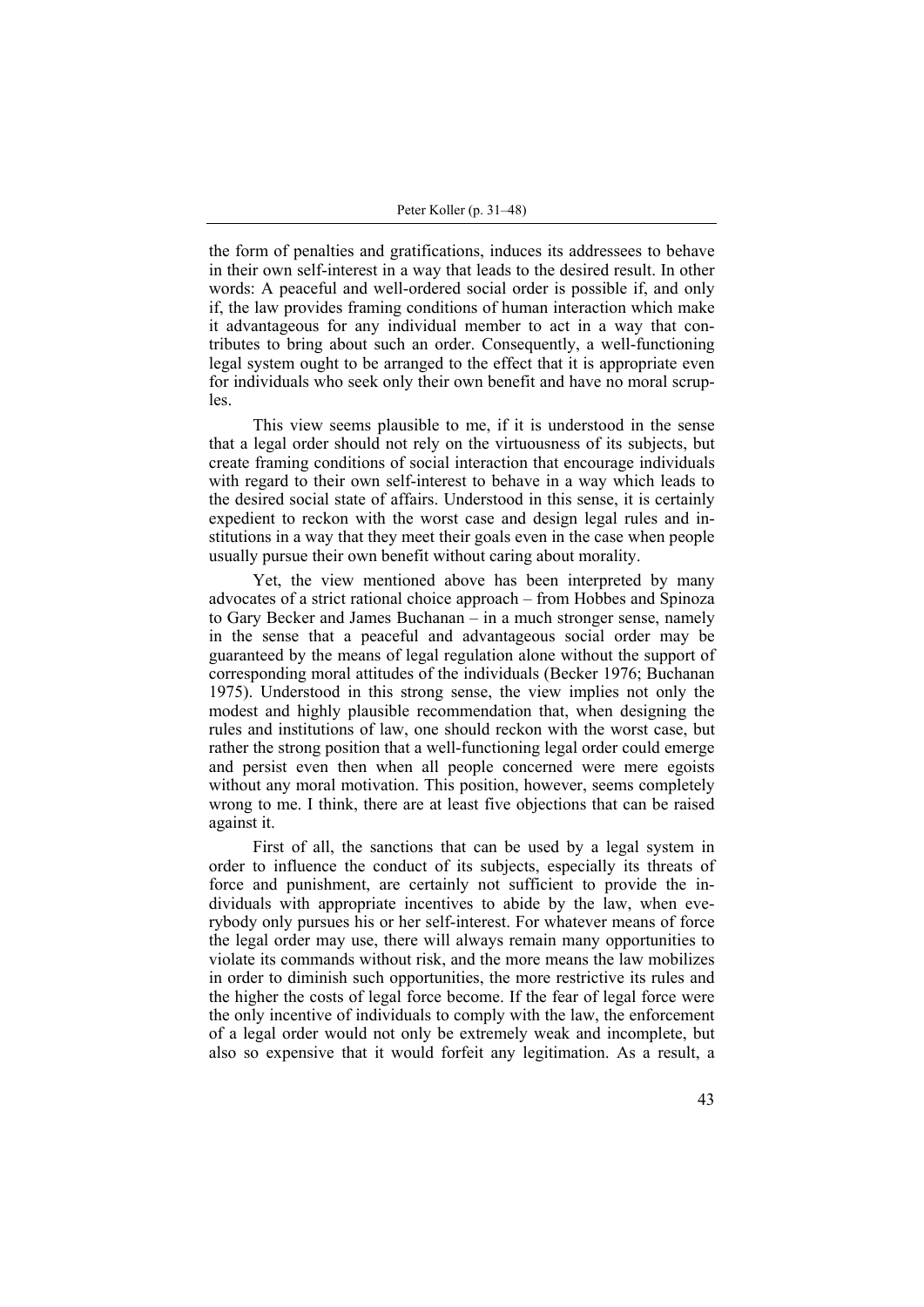legal order cannot sufficiently function without the support of corresponding civil virtues of its subjects supplementing the legal threats, such as a sense of justice, fairness, honesty, and public spirit (Baurmann 1996: 261 ff; Höffe 1999: 195 ff).

Secondly, an effective and extensive enforcement of law requires that individuals are willing to cooperate with the law enforcing institutions, e.g. the police and the courts. But why should people do that? It is certainly true that, in many cases, some individuals are immediately interested in rendering such assistance, because the enforcement of legal rules serves their own benefit; and it may also be true that most people, even when they are not themselves immediately concerned, have an indirect self-interest in the existence of a well-functioning legal order, since such an order is also to their own benefit in the long run. The cooperation with legal institutions, however, causes some costs and disadvantages too: namely, in any case, a loss of time, often also certain financial costs, and sometimes even a danger to life and limb. Since these costs will frequently exceed an individual's expected utility of legal enforcement, which is especially probable in those cases in which one does not have an immediate interest in it, the question arises how legal persecution can work at all. This question cannot be answered satisfactorily on the assumption that all people actually pursue only their selfinterest. Consequently, an effective legal enforcement can only be achieved, if there is a sufficient number of individuals who, at least in some cases, are willing to contribute to legal enforcement for the sake of justice rather than their own benefit (Pettit 1990).

Thirdly, any legal order stands or falls with the sense of justice of its highest office bearers, including the leading politicians, judges, and officials, since there is no way to induce these persons to comply with the law by means of legal threats alone. It is true that there is an appropriate method of diminishing the risk of misuse of legal power by distributing it among different independent institutions who control each other. Yet, this method can neither completely prevent any corruption of legal powers nor create an affirmative attitude of its bearers towards the existing legal order. Thus, a legal system will not function properly without the inclination of its rulers to comply with its principles and defend it against corruption (Hart 1961: 107 ff). And it is pretty obvious that this inclination does not flow from their self-interest alone, but must be backed by moral dispositions, since otherwise it could not be explained why, all other things being equal, some officials misuse their powers unscrupulously to their own profit, while others resist all temptations to corruption and strive to exercise their powers as correctly as possible. As a consequence, a legal order will operate in a proper way only under the provision that at least a part of its officials – judges, civil servants,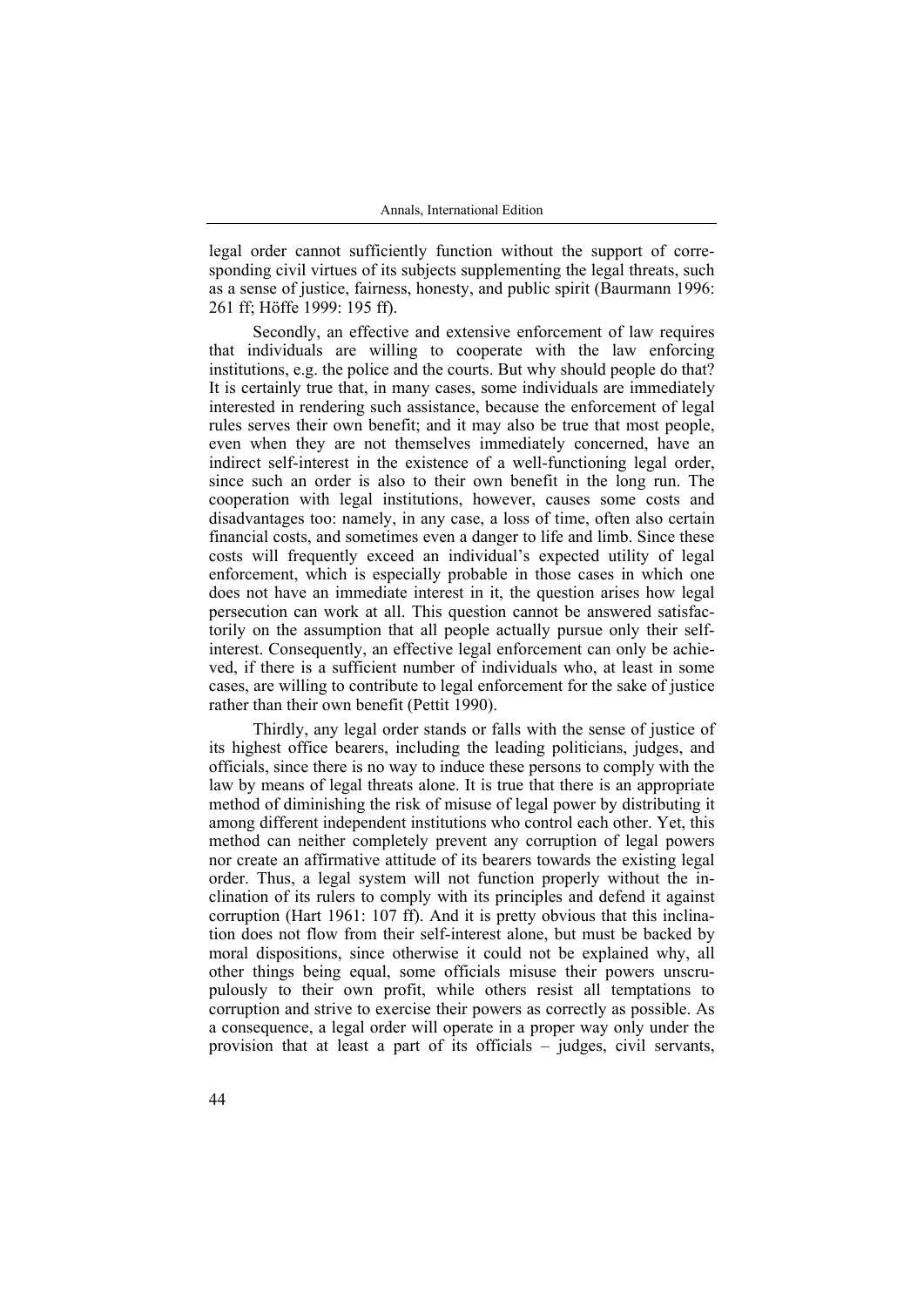government members – are, to a certain extent, motivated by moral virtues, including loyalty to the law, justice, integrity, impartiality, correctness, and truthfulness.

Fourthly, a functioning legal order requires some organized authority which, in developed societies, takes the form of the state with a monopoly of power. This fact, however, creates significant dangers, particularly the danger of corruption of power which increases in proportion to the concentration of power that lies in the hands of that authority. In order to counteract this danger, there is need for an effective control of power which, to a certain extent, may be exercised by special legal institutions, but also requires the commitment of the citizenry (Baurmann 1996: 176 ff). Although one can assume that citizens have a rational self-interest in the public control of state power, this self-interest is hardly sufficient to lead them to appropriate activities, because, in most cases, the individual costs of such activities will override their individual utility. Consequently, people are confronted with a *cooperation problem* by which they unavoidably fall into a trap, if each of them is seeking only his or her individual utility. As a result, public control of power will not take place, unless there is a sufficient number of citizens who are lead not only by their self-interest alone, but at least to a certain degree by moral attitudes, such as political commitment, benevolence, truthfulness, and courage (Höffe 1999: 208 ff).

Finally, moral virtues are also necessary for a process of legal development that is directed to produce a just and efficient legal order. Such a process includes two elements: first, an appropriate procedure of legislation which itself must be accepted by most members of the legal community in order to guarantee the acceptance of its results, and second, an ongoing public debate in which citizens seek to form their opinion and reach an agreement on the legal regulation of their common affairs. Both the legislative procedure and the public debate, however, will lead to acceptable results only under the provision that participants are prepared to distance themselves from their particular interests to a certain degree, in order to consider the common interest of all people concerned (Habermas 1996: 277 ff). But this would certainly not be possible, if all individuals were always acting as pure egoists. Thus, a successful process of law-making also rests on the condition that the participants are capable of balancing their own interests with the interests of others in an impartial way and acknowledge legal regulations that are generally acceptable. And this requires that a sufficient number of citizens and politicians have internalized supportive moral attitudes, of which tolerance, fairness, public spirit, and devotion to the commonwealth are of particular importance (Höffe 1999: 199 ff).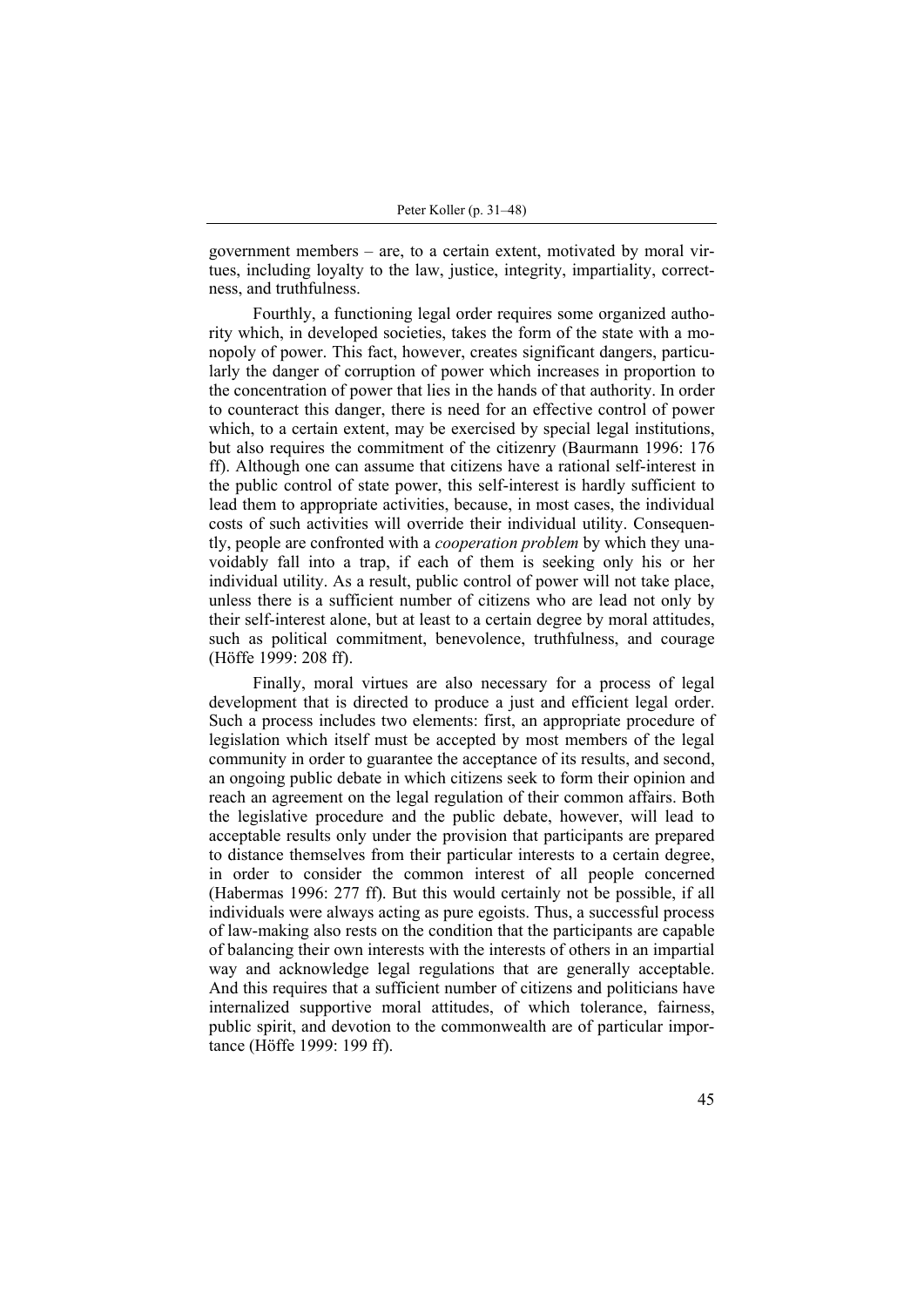If these considerations are, by and large, correct, then it follows that a well-functioning legal order requires the support of moral virtues on the side of its subjects and officials for several reasons. In summary, such virtues are required for the following aims: (1) for compensating the weak and insufficient incentives of legal sanctions, (2) for making possible an effective and complete enforcement of legal norms, (3) for leading legal officials to comply with the law, (4) for guaranteeing the necessary control of legal power, and (5) for enabling an appropriate process of legal development. So a legal order cannot function in a proper way without moral virtues of the individuals involved. This result raises some problems which I want to address very briefly at the end.

I have argued that a well-functioning legal order needs the support of moral virtues which, however, cannot be produced by means of legal force. So law is dependent on moral resources that must be provided by *civil society*, the social community of the people concerned. This somewhat paradoxical result leads to the question of how civil society may produce the moral virtues that are required in order to guarantee a well-functioning legal order. This is a very complex question which I cannot answer satisfyingly, if there is a satisfying answer at all. Yet, I want to mention three features which, in my view, are important for the formation of moral dispositions: moral empowerment, public discourse, and social solidarity.

By *moral empowerment* I mean the creation, encouragement and reinforcement of basic moral capacities through a supportive social practice rather than preaching moral values and norms. These capacities, that combine cognitive and emotional attitudes, mainly include the following: the inclination to empathize with other human individuals and sentient beings; the willingness to consider the interests of others and balance them with one's own desires from an impartial point of view; the capacity of acting on social rules and orders that appear generally acceptable; and last but not least, the habit to activate appropriate emotions vis-a-vis good and bad, such as, for example, satisfaction, guilt, shame, compassion, and indignation. These capacities are neither inborn nor emerging naturally. Rather, they develop and flourish preferably in social surroundings in which they are conveyed to individuals from birth through a loving and understanding guidance, and reinforced by an ongoing social practice (Rawls 1971: 453 ff).

Even if most members of a legal community have the basic moral capacities, it may be that they do not share a common conception of a just and efficient legal order. Such an order, however, requires a *public* morality, a set of widely shared fundamental moral standards. The only acceptable means to generate and renew a public morality is an ongoing process of *public discourse* that must be open to all people concerned and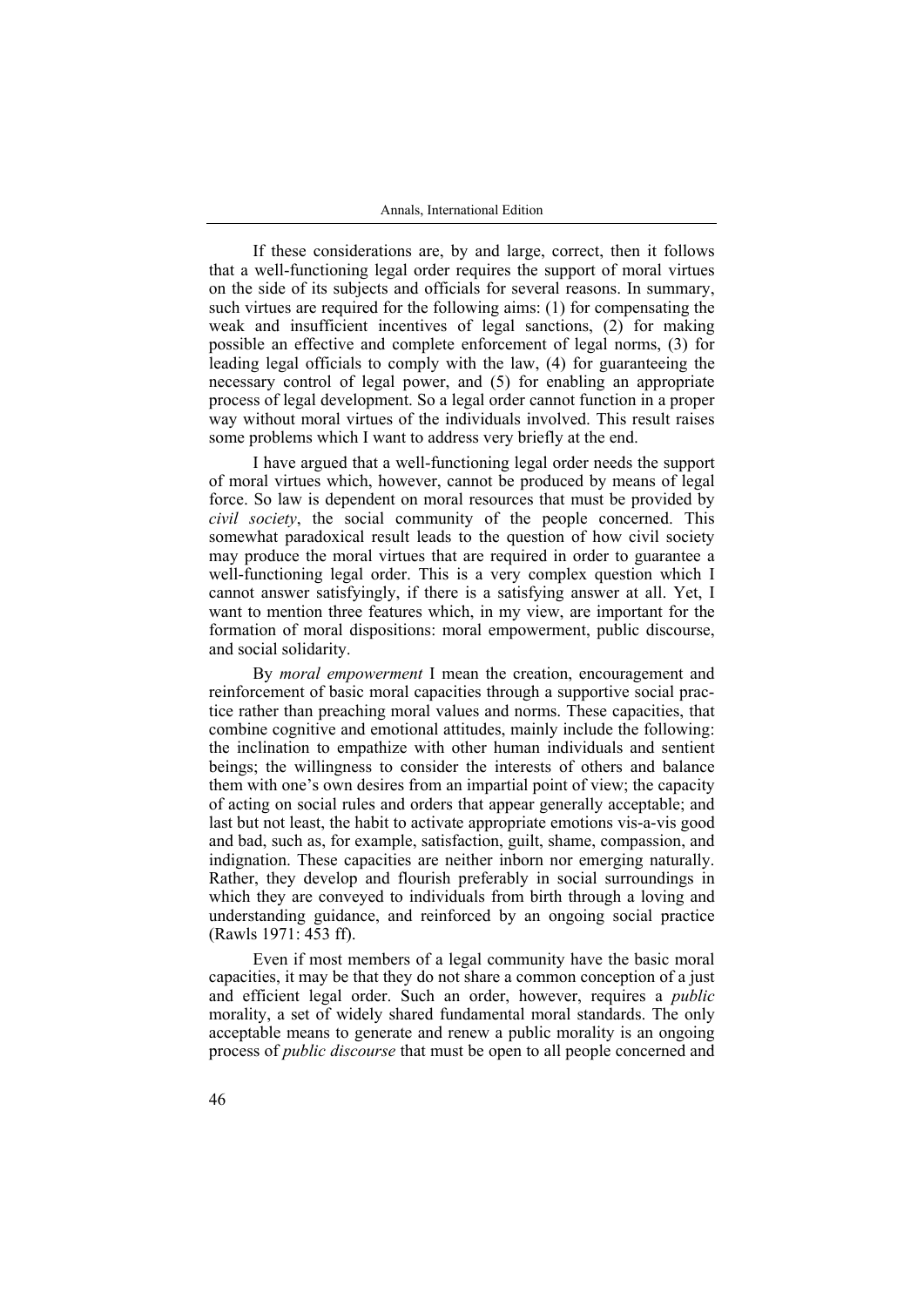sensitive to any intelligible concern. Such a discourse can foster a moral consensus because it does not only provide the participants with better information about the relevant facts and aspects of the issues under consideration, but also create a situation in which they must respect each other as equals and attempt to reach an agreement on the regulation of their common affairs. And to the degree in which such an agreement can be reached, the agreed on moral norms will gain increasing force, for it becomes more probable that their obeying or violation will cause appropriate social reactions, be they positive or negative (Habermas  $1992:399$  ff).

The motivating force of moral norms, however, has its limits, too. In general, its strength depends on the extent of reciprocity of human interaction. Therefore, a public morality needs a social world in which individuals feel bound together by ties of *social solidarity*, a shared interest in mastering their problems of existence cooperatively, based upon an effective social practice. Without such an idea, we will hardly succeed in establishing a widely acknowledged political and legal order, since the voice of morality will not be strong enough to gain attention against the parties' selfish interests in their struggle for power and benefit. It is, therefore, an important task to create and preserve a climate of social solidarity in order to bring forth the moral virtues without which a well-functional legal order cannot exist.

#### **REFERENCES**

- Ackrill, John L. (1995). 'Aristotle on Eudaimonia', in Otfried Höffe (ed.), *Aristoteles. Die Nikomachische Ethik*. Berlin: Akademie Verlag, 39–62.
- Aristotle (NE). *Nicomachean Ethics*.
- Baier, Kurt (1995). *The Rational and the Moral Order. The Social Roots of Reason and Morality*. Chicago and La Salle, Ill.: Open Court.
- Baurmann, Michael (1996). *Der Markt der Tugend*. Tübingen: J.C.B. Mohr.
- Becker, Gary S. (1976). *The Economic Approach to Human Behavior*. Chicago: University of Chicago Press.
- Buchanan, James M. (1975). *The Limits of Liberty*. Chicago London: University of Chicago Press.
- Chapman, John W. & William A. Galston, eds. (1992). *Virtue*. New York: New York University Press.
- Crisp, Roger & Michael Slote, eds. (1997). *Virtue Ethics*. Oxford: Oxford University Press.